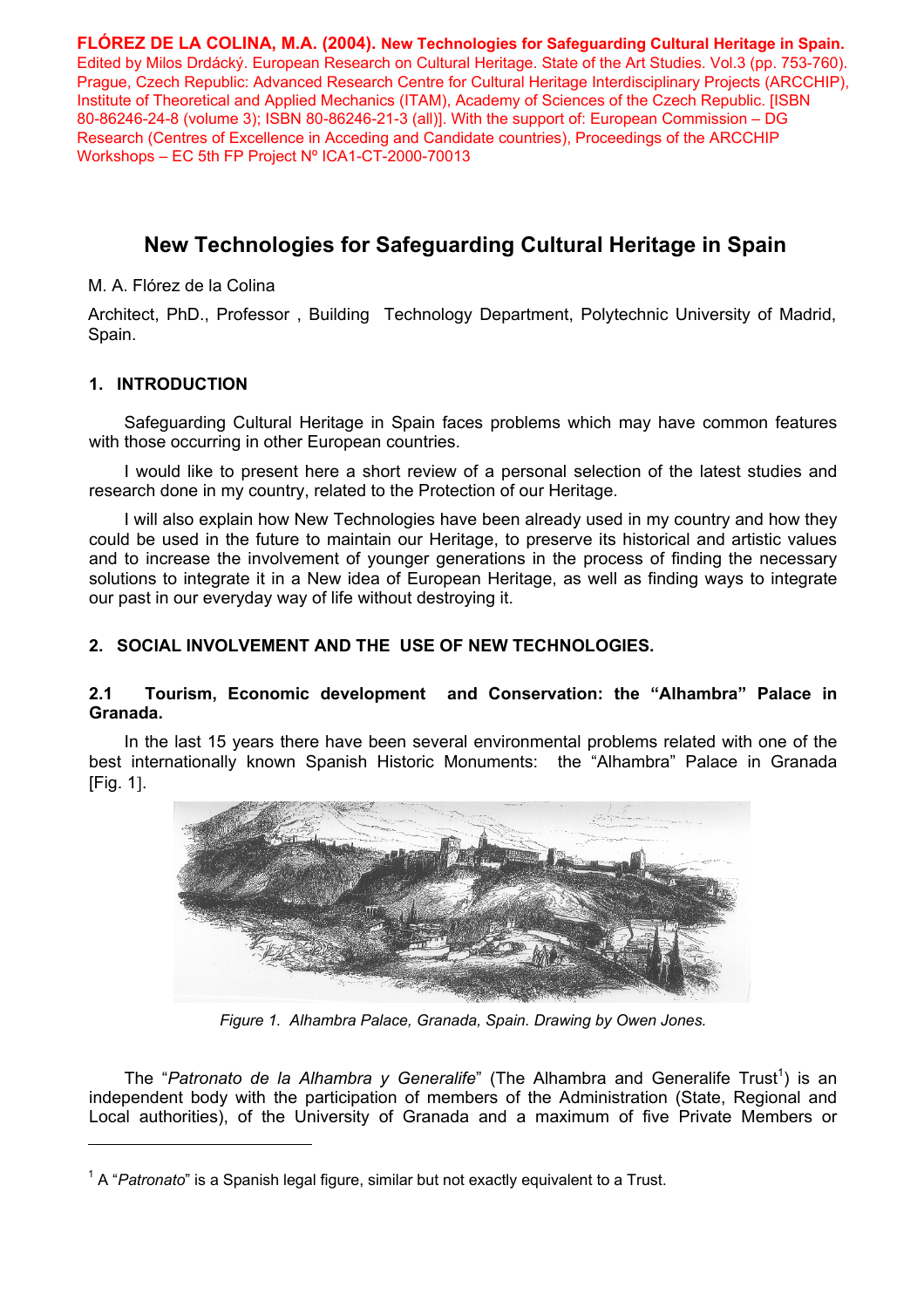Institutions. The conservation of this monument and its staff, around 250 people<sup>2</sup>, is financed through the economic benefits it generates.

This popularity has its drawbacks. Due to the number of people visiting it, more than 7.700 per day in summer, the degree of deterioration has reached a level which has obliged the authorities to take measures to prevent further damages. It has not been closed to the public like some other Spanish Patrimony in a high risk situation such as the Prehistoric paintings in Altamira Caves, but the flow of tourists is now submitted to strict environmental control and New Technologies are used in several ways: from ticket reservation  $3$  to the studies and research on the monument<sup>4</sup>. There are facilities for international researchers and the archives staff usually provide references of local experts with similar interests. Spanish studies are usually closely related to the necessities of conservation of the monument, some of the latest being about visitors' flow and interests, to adapt if needed timetables, number of visitors and access according to preventive measures, others with the protection of surrounding areas like those on the historic gardens and forests, related to the revision of the Legal Regulation on Urbanism Protection, the "*Plan Especial de la Alhambra*", dating from 1986.

The urban area surrounding the palace has also provoked an international debate, due to the polemic design of an enormous discotheque nearby called "*Rey Chico*", allowed initially by the authorities but stopped during construction process. Citizens protested and demonstrated, send round a letter with several thousand signatures to obtain its demolition and in April 1998 it seemed that was going to be done. The use of modern communications, including Internet, explaining the damage this discotheque would do to the Palace, shows a way to internationally discuss these kind of interventions endangering World Heritage<sup>5</sup>.

In march 1999, newspapers started again controversy as the regional authorities ("*Junta de Andalucía*") considered they should not demolish it, as the three Spanish Administrations, State, Regional and Local, had bought it for a price around a thousand million pesetas. The demolition is still under discussion.<sup>6</sup>

#### **2.2 Citizens information on Cultural Heritage: the Data Bases created by the Spanish Ministry of Culture and other public or private institutions.**

The Spanish Ministry of Culture created in the 80's the PIC's or Points for Cultural Information, to allow an easier access for citizens to the catalogues of monuments and other cultural data. Some of those data bases are now available in Internet and provide basic information on Spanish Heritage. The references to the buildings, archaeological areas, historic gardens, natural

 $\overline{a}$ 

<sup>2</sup> Most of this data are from the lecture "*Patronatos*", given by Ms. Esther Cruces Blanco, from the Division of Research and Communication of "*Patronato de la Alhambra y el Generalife*", in the "*Fundación Cultural Santa Teresa*", in Avila, may 2000.

<sup>&</sup>lt;sup>3</sup> Free access (Spanish and English) in: http://www.alhambra-patronato.es/ -> English -> General Information ->Types of Tickets and Prices, and also ->Where to get a Ticket. To buy tickets in advance in Internet: http://www.alhambratickets.com/

<sup>&</sup>lt;sup>4</sup> Free access (Spanish and English) in: http://www.alhambra-patronato.es/ -> English -> Culture -> Educational Programme, and also -> Archives and Library.

 $<sup>5</sup>$  UNESCO declared on the 1st. of november 1984 the Alhambra and Generalife World Heritage.</sup>

 $6$  See in http://www.granadadigital.com/ -> "Buscar" -> "Rey Chico" and read (only in Spanish) Más tinta sobre el Rey Chico, Editorial, 5/19/2002", "La apertura del Rey Chico, prevista para octubre, se retrasa hasta el año próximo, Ayuntamiento, 5/19/2002" ", "Ultiman los trámites para reducir el volumen del Rey Chico, Ayuntamiento, 5/7/2002" ", "E l Rey Chico acogerá el Centro Andaluz de Artes Escénicas en octubre, Ayuntamiento, 2/25/2002", "Dejadez con el patrimonio público, Editorial, 1/16/2002".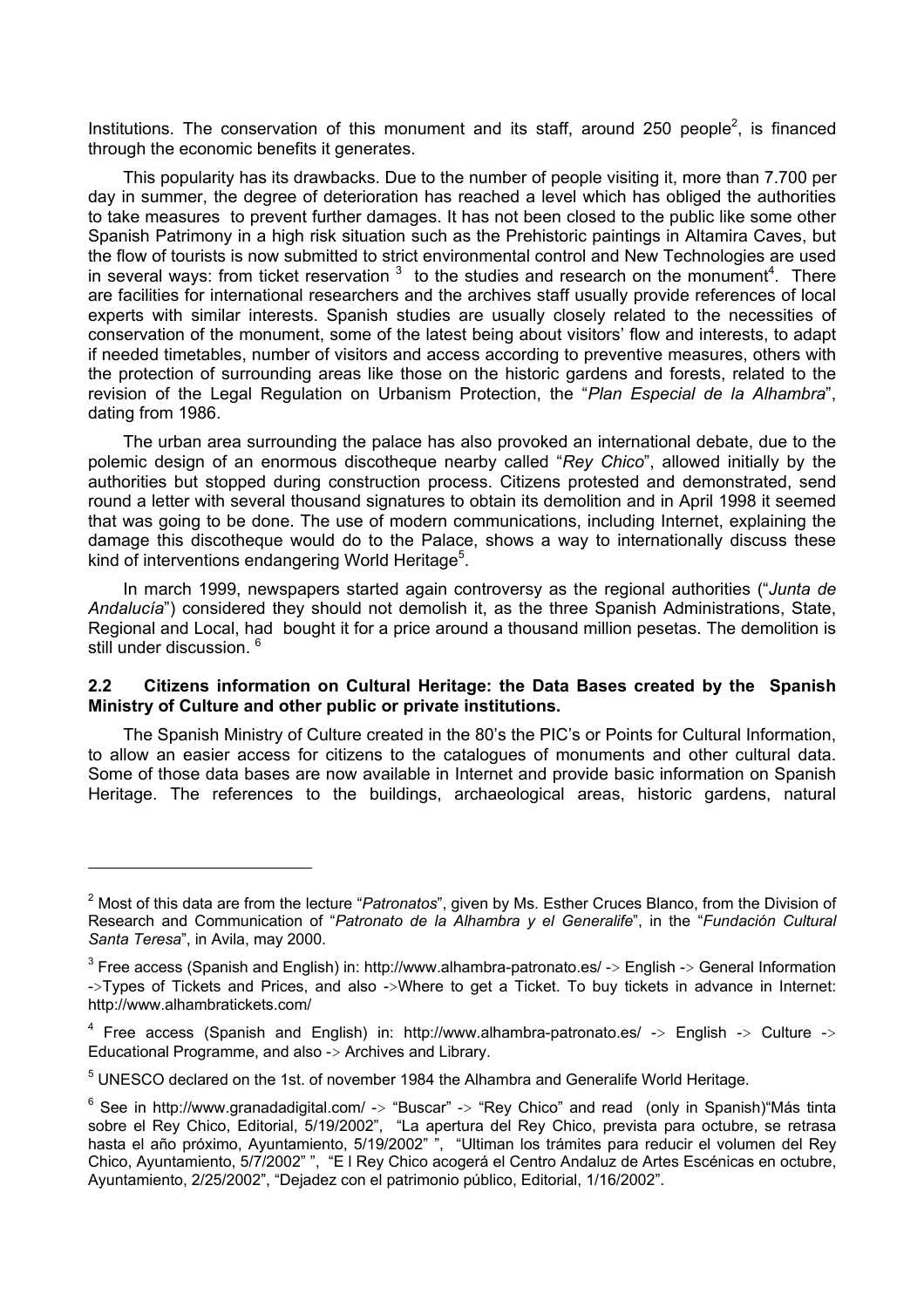landscapes etc... indicate the level of legal protection it has been established, either by the state, the regional or the local authorities, and the dates in which it has been done<sup>7</sup>.

There is also information on the Ministry itself, now gathering the former Ministries of Education, Culture and Sport. It is also the main source for official information as it appears in its Guide of Cultural Services, "*Guía de Servicios Culturales*", and its sections for Directorate-Generals of Fine Arts, "*Dirección General de Bellas Artes y Bienes Culturales*", Archives and Museums like "*Museo Nacional del Prado*", "*Museo Nacional Centro de Arte Reina Sofía*", "*Dirección General del Libro, Archivos y Bibliotecas*" *, "Biblioteca Nacional*", "*Dirección General de*  Cooperación y Comunicación Cultural", with links to their web-sites <sup>8</sup>. Many international links with the European Union, UNESCO and Spanish speaking countries (*OEI, "Organización de Estados Iberoamericanos para la Educación, la Ciencia y la Cultura*"), are located in a section of Related Links, "Direcciones de Interés". Most of the information provided is in Spanish<sup>9</sup>.

A wider information on Heritage can be found in the web-site corresponding to the Directorate-General of Fine Arts, with links with International Institutions and the European Commission or with Associations, such as the Friends of Castles Association, "*Asociación Española de Amigos de los Castillos*" 10

At the request of the Directorate-General of Education and Culture of the European Commission, the Spanish Ministry of Culture has installed in its web-site a Cultural Contact Point, a device set up in each of the Member States of the European Union with the aim of centralising the information about the calls for the grants for Programme "Culture 2000" with the possibility of looking for partners through  $it^{11}$ .

In Spain the responsibilities of the preservation of the Heritage is shared by the State with Regional Authorities. In *Andalucía*, as an example, there is a database on the Central Areas of Historic Cities, "*Base de Datos de Centros Históricos*", created by the Documentation Center of the Andalusian Institute for Proyection of Heritage, IAPH "*Instituto Andaluz del Patrimonio Histórico*", which has been done with the aim of protecting the City Center of the Historic Towns in this Region and integrate the needs of the development of a living city, through sensible urban planning 12.

The State Institute for Employment, INEM "*Instituto Nacional de Empleo*", has also collaborated with private entities and companies to provide images on digital support, creating graphic databases on Spanish Art<sup>13</sup>.

Many public and specially private institutions like banks which are developing programs and providing funds in Spain can be located through the website of Hispanart<sup>14</sup>. There is also

<sup>7</sup> Free access (only in Spanish) in: http://www.mcu.es/bbaa/ -> *Patrimonio Histórico* -> *Bienes inmuebles.* 

<sup>&</sup>lt;sup>8</sup> Free access (only in Spanish) in: http://www.mcu.es/guía/index.html

<sup>9</sup> Free access (only in Spanish) in: http://www.mcu.es/ -> *Otras direcciones culturales de interés*

<sup>&</sup>lt;sup>10</sup> Free access (only in Spanish) in: http://www.mcu.es/bbaa/textos/dir-interes/ dir\_interespatrimonio.html

<sup>11</sup> Free access (Spanish and English) in : http://www.mec.es/ -> *Punto de Contacto Cultural.*

<sup>12</sup> More about it can be found (in Spanish) in "*Ciudad y patrimonio*" by Román Fernández-Baca, Director of *IAPH, Junta de Andalucía*, in "*Vivir las ciudades históricas. Urbanismo y Patrimonio histórico*", Seminar, Avila, may 1999 (p. 253-264).

<sup>&</sup>lt;sup>13</sup> It is possible to visit a database (free access) with fotos and a short notice in Spanish, of the UNESCO's declared World Heritage located in Spain, with the dates , in: : http://www.adesaoc.com/patrimo/arriba.html - > *Patrimonio de la Humanidad* -> *España.* More detailed information in the book: *"La España Patrimonio de la Humanidad",* Federico Puigdeval. Ed. Rueda. Madrid, 1994.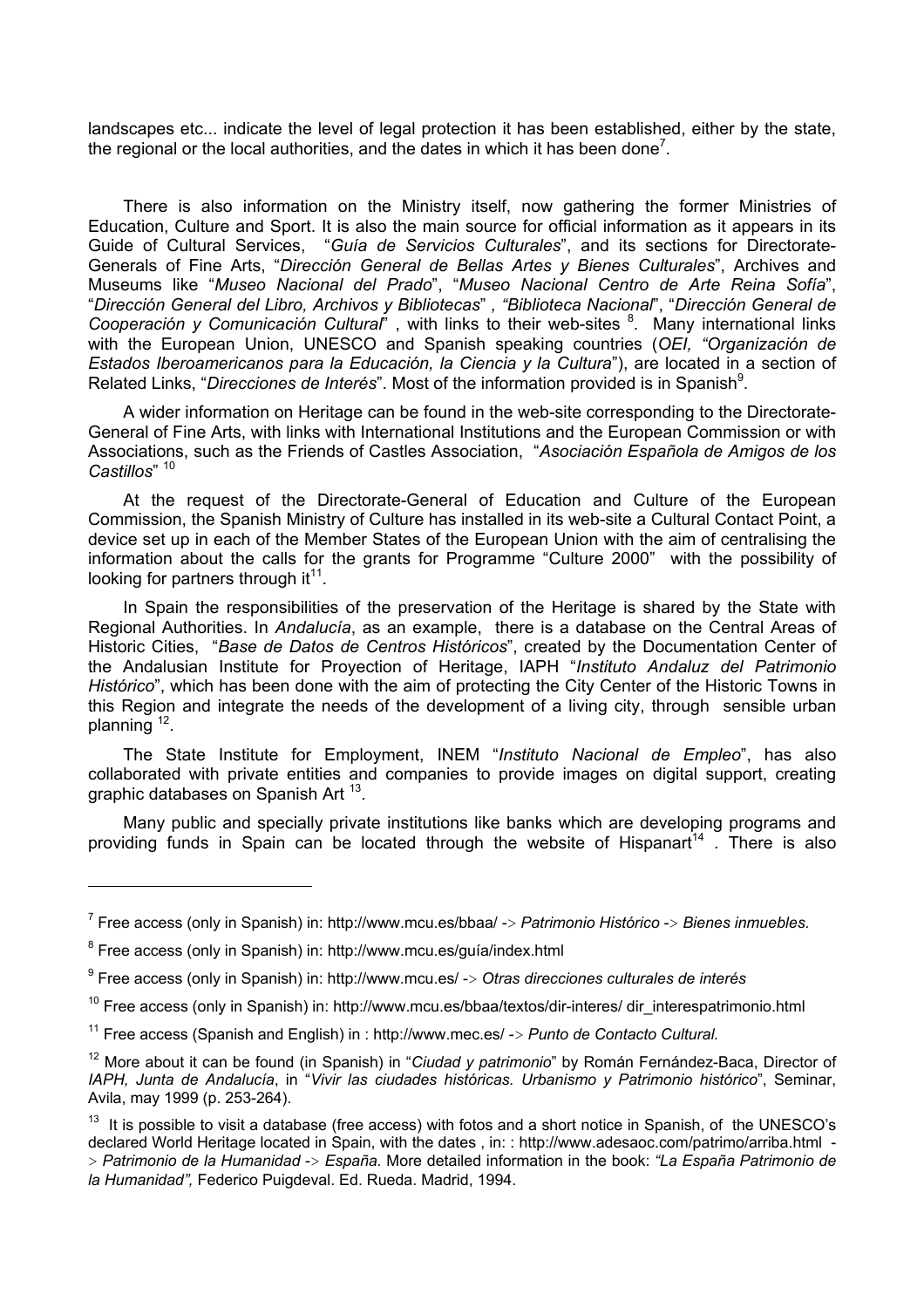information about grants, fellowships and other relevant information, on events ("*Eventos*"), newspaper articles ("*Resumen de prensa*") or interesting links ("*Enlaces de interés*").

The possibility of a "virtual visit" to Spanish museums has been developed some years ago in video or CD format. Now it is possible a free access through Internet to some of our Royal Palaces, *Madrid*, *El Escorial*, *El Pardo*, *Aranjuez* <sup>15</sup> or our Museum of Money and Coins "*Museo Casa de la Moneda de Madrid*" 16, where the exhibitions can also be seen.

## **3. INCREASING THE INVOLVEMENT OF NEW GENERATIONS**

#### **3.1 Rediscovering Vernacular Heritage: a Programme to recover abandoned villages "***Programa de Recuperación de Pueblos Abandonados***".**

In 1984 three Ministries (Education, Public Works and Agriculture) started in Spain a Programme to recover abandoned villages called "*Programa de Recuperación de Pueblos Abandonados*", as educational working camps for young people, high school and university students. These old villages were deserted by their inhabitants; at that moment and for different reasons, they were owned by the State. The three sites were chosen for their environmental qualities, and as examples of vernacular architecture in different areas of Spain: Umbralejo, in Ayllon's Sierra, in the province of Guadalajara; Granadilla, in Cáceres; and Búbal in Huesca. Each year it is more successful<sup>17</sup>. The Construction and Technology Department of the Polytechnic University of Madrid has send its students several years to this programme and has done publications and some videos of the experience.

## **3.2 Recovering craftsmanship: "***Escuelas Taller***".**

Some of the traditional crafts in Spain were lost due to the use of industrial manufacturing techniques. In building construction, it became difficult in the 70´s and 80's to find experienced stone masons or carpenters for restoration. The architects were no longer learning about these skills during their studies in universities. As both practical and theoretical knowledge were not being taught, the maintenance of some historic buildings was at risk, as some non compatible techniques began to be used.

To recover these crafts and to create new jobs, the State and the City Councils began to collaborate in the **"***Escuelas Taller*". Young workers were getting trained and worked under supervision in the restoration of historic buildings. When they finished their training period, they could find private owned companies to maintain and repair buildings as many other constructions in Spain were erected with these techniques. Some even created their own business. A similar idea was already done in other European countries such as Germany or France. Some statistic data about the increasing number of craftsmen being trained in such schools can be found in INEM's database and checked through Internet 18.

<sup>14</sup> http://www.hispanart.com/ -> *Instituciones* and also -> *Becas* for grants anf fellowships*.*

<sup>&</sup>lt;sup>15</sup> For virtual visits of the Royal Palaces: http://www.patrimonionacional.es/visitas/vvirtual.html. There is also information on the Libraries of the Royal Palace of Madrid and its General Archive, and of The Monastery of *El Escorial.* 

<sup>16</sup> http://www.fnmt.es/esp/museo/visita.html

<sup>&</sup>lt;sup>17</sup> Information on this Programme (in Spanish) can be found in: http://www.mec.es/becas/becas.html  $\rightarrow$ *Programas y premios* -> *Programa de Recuperación y Utilización Educativa de Pueblos Abandonados* 

 $18$  Information on this Programme (in Spanish) can be found in: http://www.inem.es/ciudadano/etco/indetyco.html -> *Estadísticas* see also -> *Información General* also -> *La*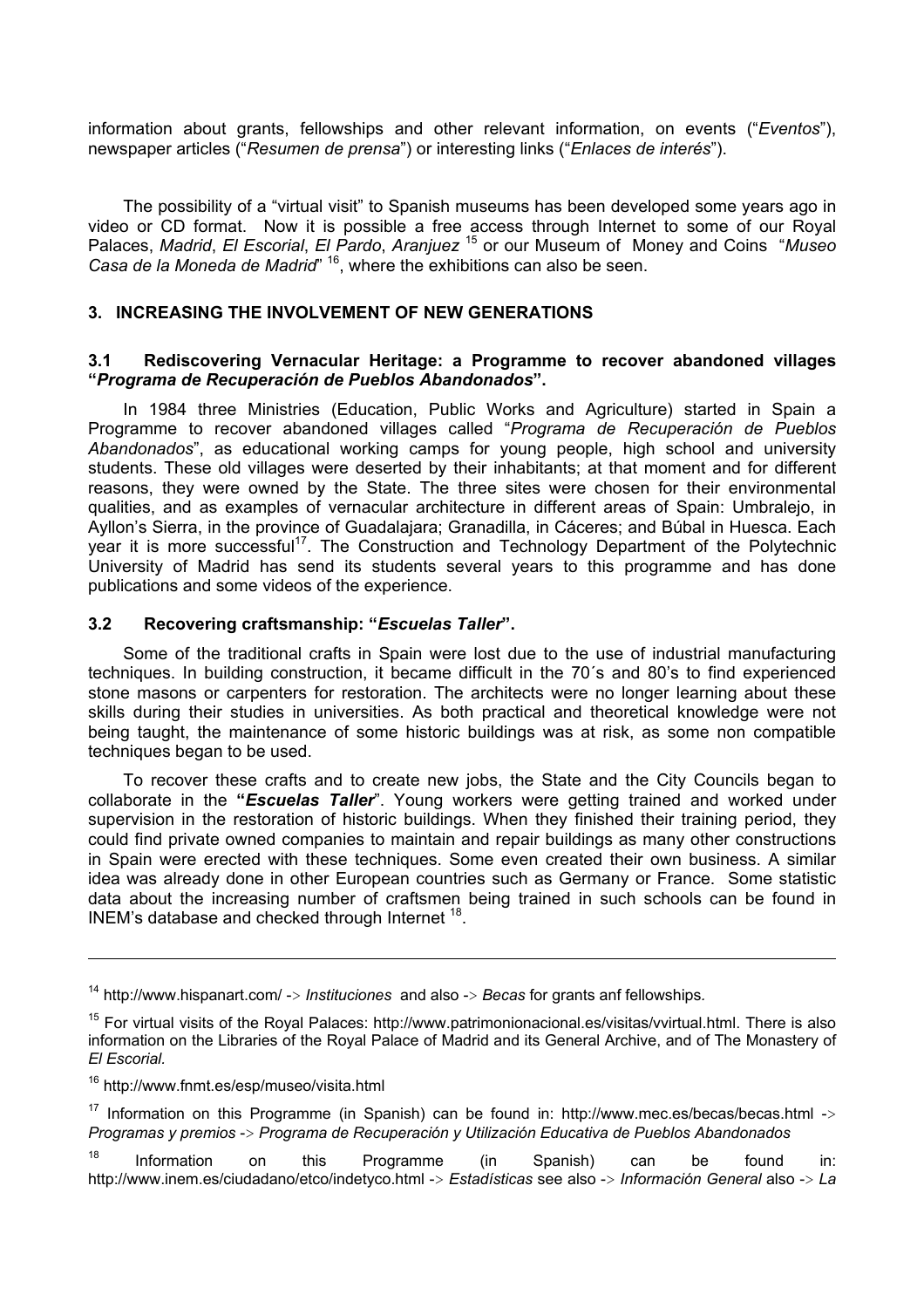Some short term training courses have developed around these public supported Craft Schools with private investment, and in some cases with financial help from employment programs.

Last summer, as an example, several one week courses were taught in two different cities: León and Avila. The subject were: Lime mortar rendering techniques ( "*Artes de la Cal*" )*,*  Decorated interlace wooden structures ( *"Carpintería de armar*" ), Basic course for stone masons ( "*Cantería básica*" ), Artistic forge ("*Forja artística*" ), Wood carving ( "*Talla en madera*" ), Gilded and silver-plated techniques ( "*Dorado y Plateado*" ). There have been other courses in spring 2002 like a Specialised course on "mudejar" wood carpentry ( "*Curso práctico de iniciación a la carpintería de armar: armaduras llanas de cintas y saetinos, calles de estrellas y labor de menado*" ), an Advanced stone masonry techniques for restoration ( "*Curso práctico de cantería: técnicas de labra, estereotomía, puesta en obra y restauración* " ), an Advanced lime mortar techniques ( "*Técnicas de la cal: estucos y pintura a la cal*" *).* Information of these courses can be found on web-sites of the organising entities: "*Escuela Taller de Leon*" 19, one of the most successful Crafts Schools in Spain, and "*Fundación Cultural Santa Teresa*" 20, a private institution responsible for many cultural activities in Avila, both with very interesting publications on traditional crafts.

In the north of Spain, "*Fundación Santa María de Albarracín*" has also a programme of courses on restoration, from one, two or three months to nine months. They collaborate with the Spanish Institute for Historic Heritage, "*Instituto de Patrimonio Histórico Español*", and the Regional Authorities "*Gobierno de Aragón*".21 They are contributing to recover the Patrimony of one of the areas with less economic revenue in Spain and a decreasing population, "*Teruel*", with small medieval towns like Albarracín were the Foundation is located. With their activities, tourism is beginning to create new possibilities for the inhabitants of these small cities.

## **3.3 University degrees and Masters.**

In the programmes of some Universities in Spain Heritage Conservation specialised subjects are beginning to be a part of the curriculum.

In Polytechnic University of Madrid, students can select some of these when studying Architecture, "*Arquitectura*" ( a five years degree) or other related studies existing in Spain called "*Arquitectura Técnica*" (a three years degree, non related to design but to construction techniques). They can also follow these specialisation when they finished, either in a Master degree (MRP)or in Doctorate courses<sup>22</sup>.

The first Master in Spain related to Heritage Restoration and Rehabilitation is the "*Master en Restauración y Rehabilitacion del Patrimonio*" organised by the University of Alcala, a year and a half long, with five areas which can also be followed as Specialised Courses:

- 1. Theory and History of Restoration ("*Teoría e Historia de la Restauración*").
- 2. The Conservation and Intervention Project ("*El Proyecto de Conservación e Intervención*").

*aportación de las Escuelas Taller y Casas de Oficios al Patrimonio Arquitectónico*.

19 The web-site of "*Escuela Taller de Leon*" can be found in: http://www.edeoficios.com/

20 The web-site of "*Fundación Cultural Santa Teresa*" can be found in: http://www.fundacionsantateresa.edu/

21 The web-site of, "*Fundación Santa María de Albarracín*" can be found in: http://www.fundacionsantamariadealbarracin.com/. Shorter courses on Restoration of altarpieces, painting, gold and silver work, archaeological materials, documents, clothes. Longer courses on the restoration of the areas of "*Torre Blanca*" and "*Iglesia de Santa María*" or "*Ermita de San Juan*".

<sup>22</sup> More information (in Spanish) in Polytechnic University of Madrid web-site: http://www.aq.upm.es/co/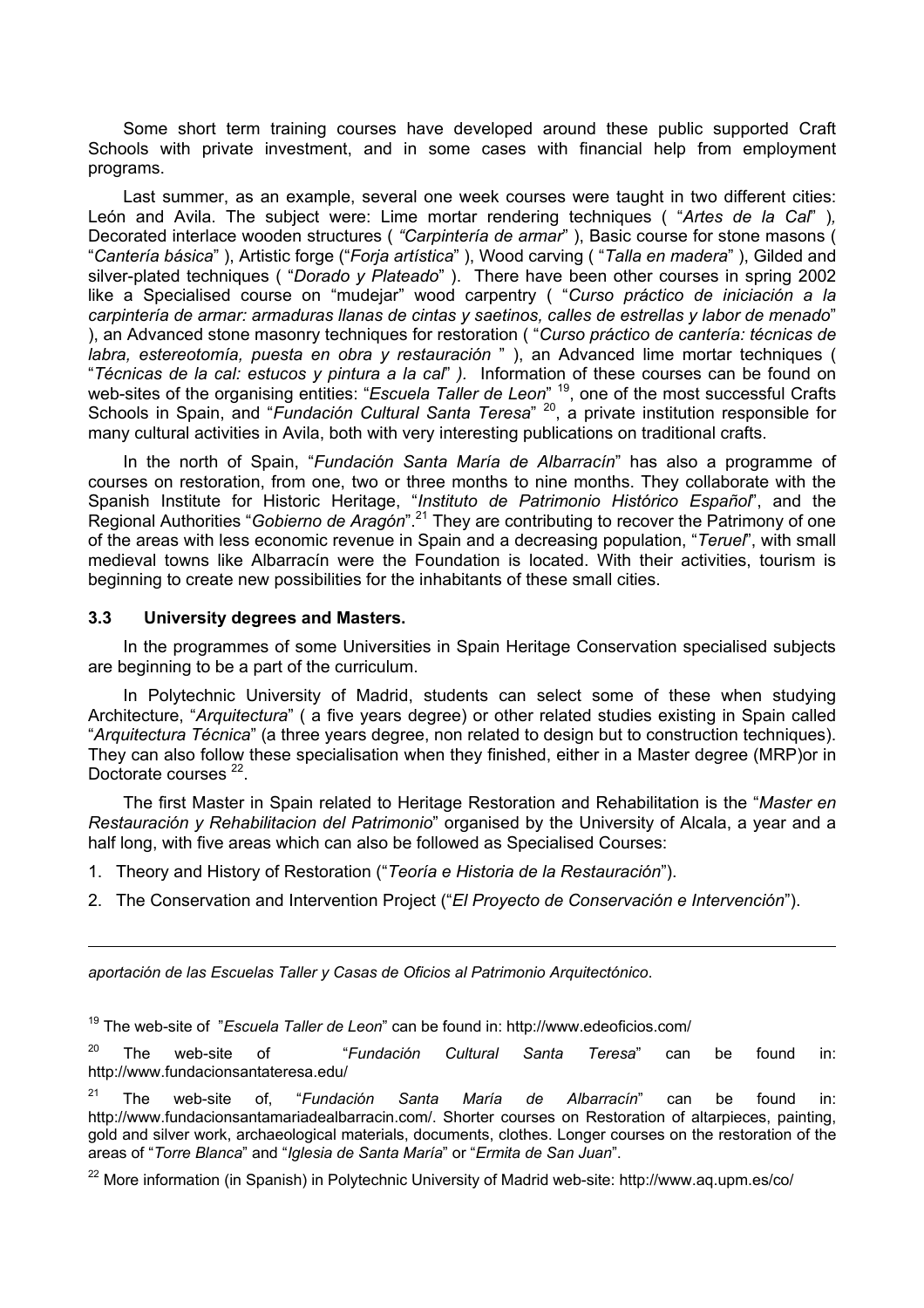- 3. Construction Techniques and Systems ("*Procedimiento y Técnicas Constructivas*").
- 4. Restoration and Conservation Techniques ("*Técnicas de la Restauración y Conservación*").
- 5. Patrimony Management. ("*Gestion del Patrimonio*").

This last one is been considered in Spain increasingly important, as a number of Projects show that the success of an intervention in the Patrimony is usually related to a good management $^{23}$ .

There are international agreements for graduate, postgraduate and doctorate studies in Spain with Latin American universities, with grants and fellowships for students and professors. Some are organised through the Agency for International Collaboration, the AECI ("*Agencia Española de Cooperación Internacional*").

## **3.4 International collaboration.**

 $\overline{a}$ 

The Spanish Agency for International Collaboration, the AECI ("*Agencia Española de Cooperación Internacional*") was created in 1988 in the State-Secretariat-General for International Cooperation and Latin America ("*Secretaría de Estado para la Cooperación Internacional y para Iberoamérica*") to coordinate actions of different Ministries related to specific projects. Its Programme for Preservation of Cultural Patrimony in Latin American countries ("*Programa de Preservación del Patrimonio Cultural en Iberoamérica*") started in the beginning of the 80's with isolated interventions, took a new turn in 1989 with the activities related to the commemoration of the Five hundred years of the Discovery of America, and the participation of the Agency in the State Society created for this purpose ("*Sociedad Estatal Quinto Centenario*"). Two lines were defined, one to recover the economic activities in Historic City Centers ("*Revitalización de los Centros Historicos*") and the other for the Restoration of Monuments ("*Restauración de Monumentos*"). AECI collaborates since 1990 with INEM to share the Spanish experience of Crafts Schools ("*Escuelas Taller*") with Latin America, also related to this Programme<sup>24</sup>.

Other Institutions have developed projects related to recovering the Patrimony as a way to introduce economic activities in possible touristic areas. Eight students on the last year of "*Arquitectura Tecnica*", had worked for three months in rehabilitation of buildings in the old city center of the towns of Essaouira (Morocco), Saida (Libya) and Guadalajara (Mexico). Most of their work was related to study the building, drawing plans and elevations, detailing its materials and construction systems, and explaining its pathologies. This Project, started in 1997, is included in the UNESCO Programme of Urban Development and Water Resources for Small Coastal Towns, "*Developement urbain et ressources en EAU: Petites Villes Cotières*", with the collaboration of PREMAAT and EUATs. 25

# **4. RESEARCH AND ARCHITECTURAL PRACTICE: OLD AND NEW TECHNIQUES.**

# **4.1 Applied knowledge and learning from our mistakes: The recovery of lime mortars and "***esgrafiado***" techniques**

<sup>&</sup>lt;sup>23</sup> More information (in Spanish) in their web-site: http://www.masterpatrimonio.edu/

<sup>24</sup> More on this Programme can be found (In Spanish) in the book " *Programa de Preservación del Patrimonio Cultural de Iberoamérica*". Ed. Agencia Española de Cooperación Internacional. Madrid, 1999.

 $25$  More information (in Spanish) in the article "Proyecto conjunto de la UNESCO, PREMAAT y las EUATs. Estudiantes participan en tareas de rehabilitación en Marruecos, Líbano, y México", Cercha nº 47, dic. 98 (p. 62-63)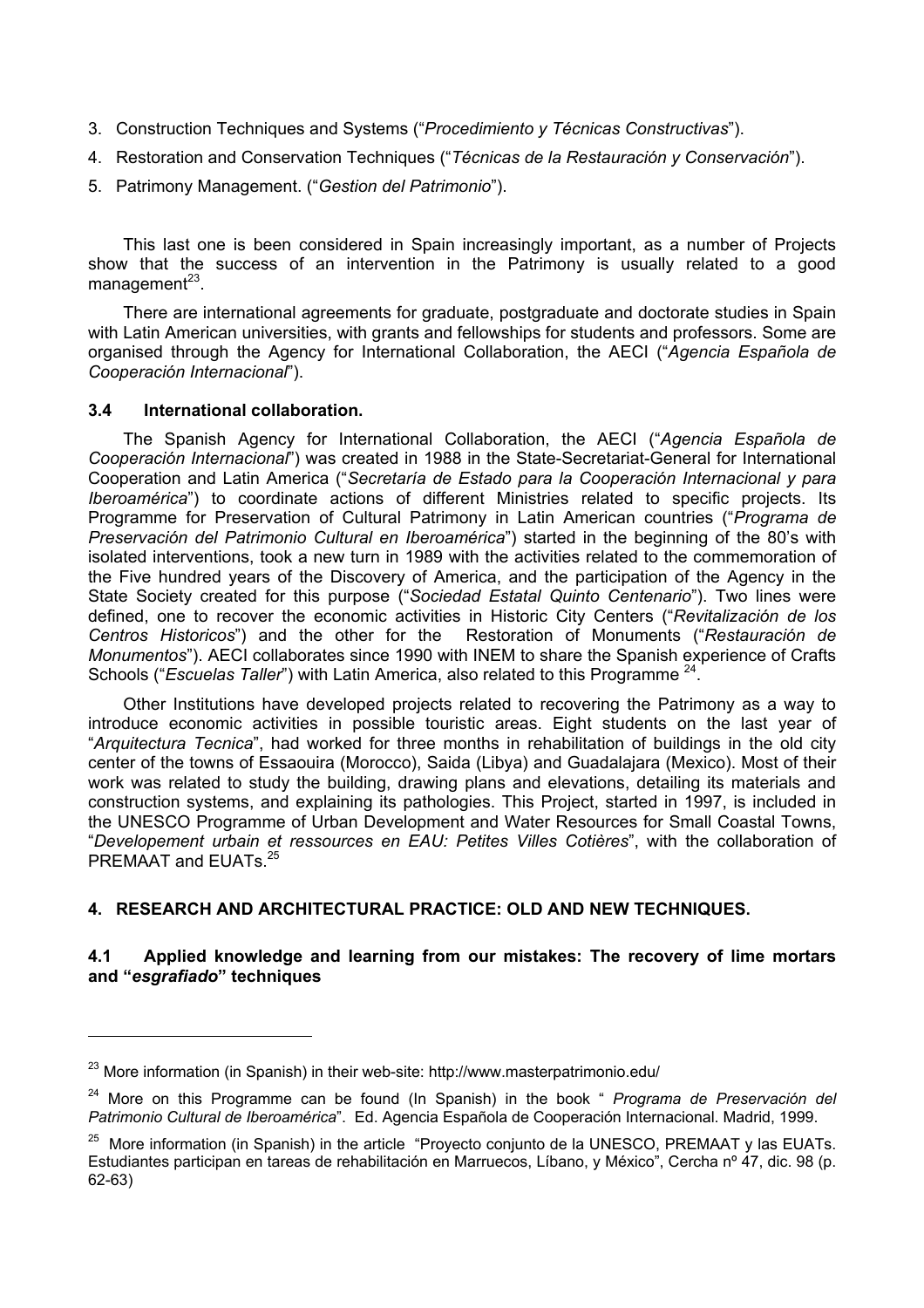Some of the ideas of XIX th. century restoration criteria of recovering the "true" image of art, combined with others of the XX th. century "Modern" architecture have lead to the destruction of historic renders in Spain.

In the last twenty years some architects are trying to fight this tendency and recover those renders, often done with lime mortars. The variety of techniques and patterns and their colours have changed the recent image of some buildings and cities, bringing back its past splendour. A turning point in this attitude has been shown by the book of Ignacio Gárate Rojas "*Artes de la*  Cal<sup>"26</sup> (Lime mortar rendering techniques); since its publication in 1993, based on the research of the author on historic mortars and his practical knowledge due to the restoration of many buildings, the destruction of renders in building facades is widely considered a mistake.

The activity of "*Escuelas Taller*" has provided some experts in rendering with lime mortars or repairing them, other doing the same with stone decorations. But, as they are being used more and more, some small specialised companies using the old techniques of "*esgrafiado*" are providing training courses $^{27}$ .

#### **4.2 The importance of finding historic data, studying them and giving a technical interpretation: a forgotten technique for Decorated interlace wooden ceilings and structures, "***Carpintería de Lazo"***.**

There is a spectacular wooden ceiling in the Alhambra Palace in Granada, in Comares Tower built with a peculiar Spanish Technique *called "Carpintería de Lazo*", covering the room called "*Sala de la Barca*" 28. It is a reconstruction of the XXth. century to recover the existing one burned at the end of the XIXth. century. The difference with similar shapes done in other areas of Spain is that it is a decorative pattern, like some similar examples in the north of Africa, but not a structure bearing loads. As professor Enrique Nuere Matauco points out some of these decorated wooden ceilings not only adorn rooms but also act as supporting structures. Evidence of this is to be found in the structures that cover Teruel Catedral built at the end of the 13th. century, the *Sefardí* Museum at Toledo built in mid. 14 th. century<sup>29</sup>.

The involvement of Enrique Nuere with these wooden roofs began when he was asked as an architect to install some old structures, disassembled and stored in different warehouses of Alhambra, in the Spanish-Muslim Museum of Granada. Some of these pieces were there for more than a century without being on display, according to the museum register, as they have been removed during conservation work in Alhambra; from some others, there was no reference at all about their origin. The first task was to try to understand this "puzzle" with the help of an old book called "*Reglas de carpintería de lo blanco, de Diego Lopez Arenas*", which has to be studied by the architect. To erect these structures, some of the possible alternatives were then considered with the help of a computer. This extraordinary task was awarded the prestigious price "*Marques de Lozoya*" in 198230.

 $\overline{a}$ 

<sup>26</sup> Ignacio Gárate Rojas "*Artes de la Cal*". Ed. Instituto de Conservación y Restauración de Bienes Culturales. Madrid, 1993.

 $27$  Like "Rehabilitación de fachadas. Morteros de cal"a course about recovering lime mortar facades by the company Julio Barbero (http://www.juliobarbero.com/) or "MPA laser. Tratamiento de superficies en entorno urbano por proyección de abrasivos y por laser", a course on the techniques used to clean urban facades by MPA.( http://www.mpa.es ).

<sup>&</sup>lt;sup>28</sup> A drawing of these ceilings can be foud in his book: "Nuevo tratado de la carpintería de lo blanco y la verdadera historia de Enrique Garavato carpintero de lo blanco y maestro del oficio, todo escrito y dibujado por Enrique Nuere" Ed. Munilla-Lería. Madrid, 2001

 $29$  Some of these techniques are used in modern ceilings, as can be seen in Taujel Web-site: http://www.taujel.com/

<sup>30</sup> More can be found in "Artesonados del museo Hispanomusulman" from the book "Intervenciones en el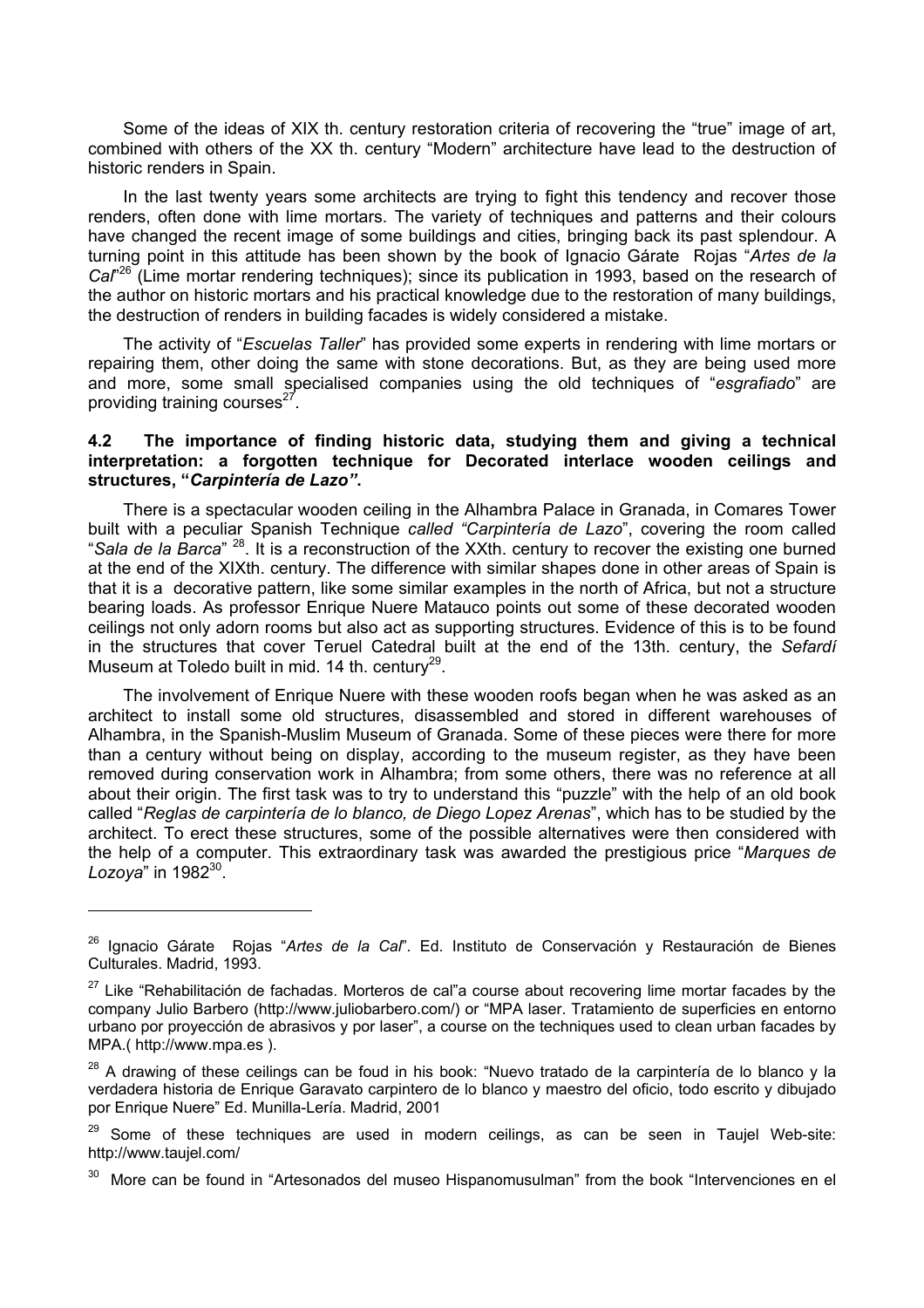This theme is being used in post graduate courses and doctoral studies and has already been a research line of the thesis on Spanish eaves and cantilevers with Islamic influence. Types of Spanish eaves up to the XVII century: evolution and influences ("*Aleros y voladizos españoles con influencia islámica. Tipología de aleros españoles hasta el siglo XVII: evoluciones e influencias*" ), by María de Valvanera Cámara, and on Wooden roof structures in the region of Leon: documents and criteria for the analysis. Classification and evolution of structural types in the region of Leon ( "*Armaduras de cubierta en la región leonesa: bases documentales y criterios para el análisis. Clasificación y evolución de las tipologías estructurales de cubierta en la región leonesa*" ), by Miguel Fernandez Cabo $31$ .

#### **4.3 Mathematical and graphic models and reality: checking the movement of masonry structures and assessing its stability.**

Preventive conservation to avoid damages produced by earthquakes is beginning to be a practice, which may not be very widespread yet, but considered in relation to recent problems created in much of the important Heritage Patrimony of Italy, Greece, Turkey or Latin America.

One of the techniques considered is to design mathematics models to study the stability of buildings under seismic loads and reinforce them if the analysis previously done recommends it. Unfortunately, the real behaviour of stone or brick masonry does not always correspond to these previsions.

One of the problems may be the lack of accurate studies of the buildings under dynamic loads. In Spain studies of several monuments under windloads are becoming more frequent. Devices to measure deformation of masonry in several points and send data to a control computer have been operating in Segovia Roman Aqueduct and some gothic cathedral towers like those of Burgos, Leon and Sevilla. In the later one, a repair would be done in two central pillars of the main nave. The control of deformation and stress produced by this work will be computer controlled so any movement will be stopped if an excess of deformation or stress is detected <sup>32</sup>.

#### **4.4 The limits of modern technologies: stone masonry reinforced by concrete shells or resin mortars.**

The behaviour of composite structures created in restorations of stone masonry buildings with reinforced concrete, done in the XXth. century in Spain, have to be studied. Some of our Gothic period monuments have already shown problems for example a covered market called "*La Lonja*" in Mallorca. There are still few studies about it, while at the same time these techniques are still used, as in the Roman theatre in Sagunto, near Valencia. Other monuments like Segovia Aqueduct have been reinforced both with reinforced concrete and resin mortar <sup>33</sup>.

 $\overline{a}$ 

Some Depatments of the Polytechnic Universities of Madrid or Sevilla and companies such as Dragados/Geocisa, Intemac or Kinesia are collaborating in these studies.

Patrimonio Arquitectónico, 1980-1985" Instituto de Conservación y Restauración de Bienes Culturales. Ed. Ministerio de Cultura. Madrid, 1990.

<sup>31</sup> Prof. Enrique Nuere gives lectures in Madrid "*Universidad Politécnica*" in "*Historia de la Construcción*" (http://www.aq.upm.es/diga/asignatura/historia/historia.html) and "*Programa sobre Conservación y Restauración del Patrimonio Arquitectónico"* (http://www.aq.upm.es/master/construcción.html). The thesis references can be found in the database of the Polythecnic University Libraries and can be found in Internet in: http://www.upm.es/ - > *Servicios* - > *Bibliotecas* - > *Bases de datos*

<sup>&</sup>lt;sup>33</sup> The last intervention in Segovia's Roman Aqueduct has been provoked by the decay of its granite stone related to the heavy traffic crossing under its arches. But the damages were greater due to the discharge of the arches by reinforced concrete beams done 25 years before which increased vibration of the voussoirs forming the arches.